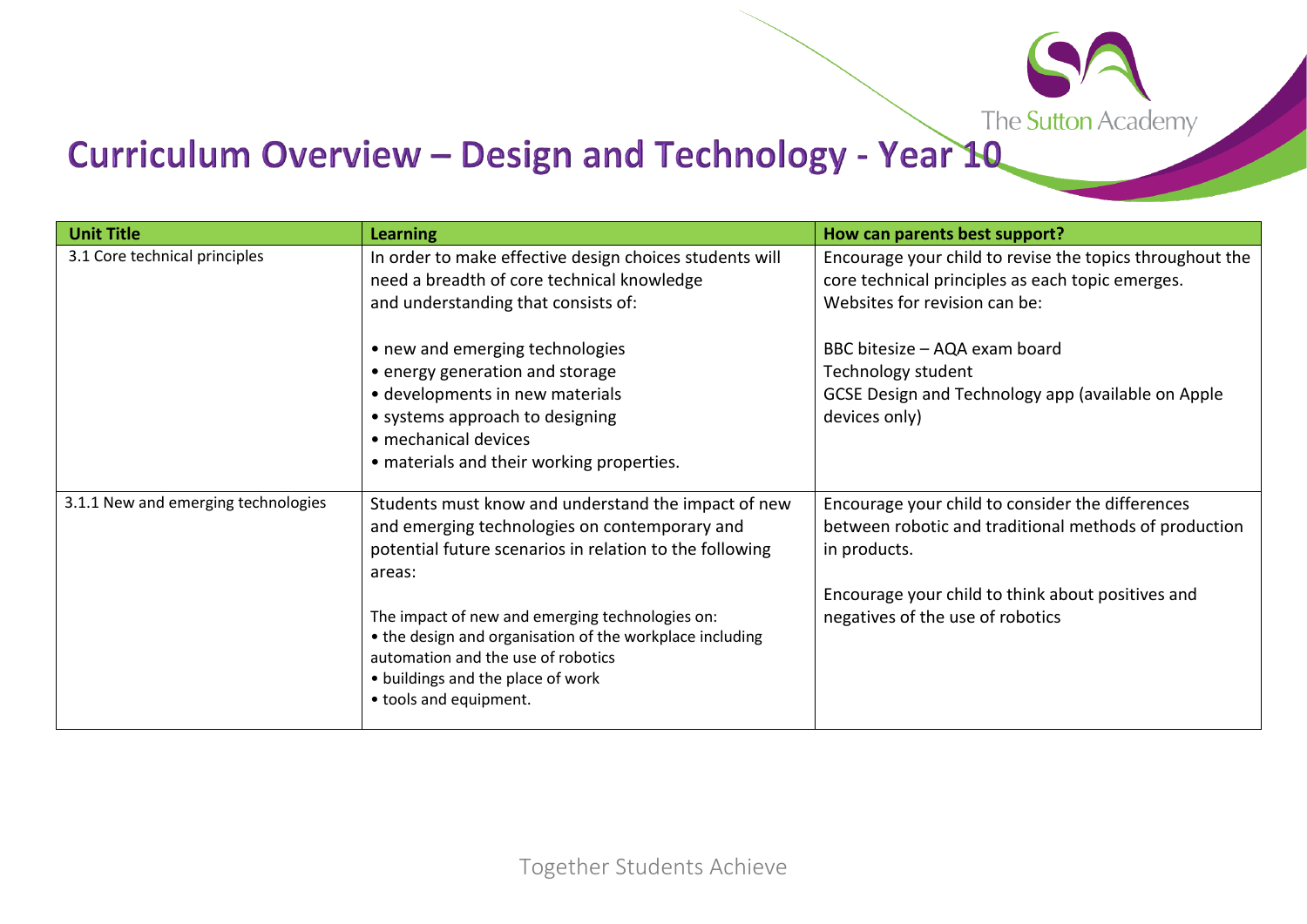

| 3.1.2 Energy generation and storage | Students should understand how energy is generated and<br>stored and how this is used as the basis for the selection of<br>products and power systems.                           | Encourage a discussion with your child when in the view<br>of any renewable energy sources.                                              |
|-------------------------------------|----------------------------------------------------------------------------------------------------------------------------------------------------------------------------------|------------------------------------------------------------------------------------------------------------------------------------------|
|                                     | How power is generated from:<br>$\bullet$ coal<br>• gas<br>$\bullet$ oil.                                                                                                        | Encourage your child to think about the energy they use<br>on a day to day basis and how it could be reduced to<br>save the environment. |
|                                     | Arguments for and against the selection of fossil fuels                                                                                                                          |                                                                                                                                          |
|                                     | <b>Potential links to maths and science:</b>                                                                                                                                     |                                                                                                                                          |
|                                     | How to choose appropriate energy sources.                                                                                                                                        |                                                                                                                                          |
| 3.1.3 Developments in new materials | Students should be aware of developments in new materials                                                                                                                        | Encourage your child to watch 'Quick Guide to Smart &<br>Modern Materials' on youtube.                                                   |
|                                     | Developments made through the invention of new or                                                                                                                                |                                                                                                                                          |
|                                     | improved processes eg Graphene, Metal foams and Titanium.<br>Alterations to perform a particular function eg Coated metals,<br>Liquid Crystal Displays (LCDs) and Nanomaterials. | Your child can take notes and write information down<br>that they feel are appropriate                                                   |
|                                     | <b>Potential links to maths and science:</b>                                                                                                                                     |                                                                                                                                          |
|                                     | Classification of the types of properties of a range of materials.<br>Selecting appropriate materials. Extracting information from<br>technical specifications.                  |                                                                                                                                          |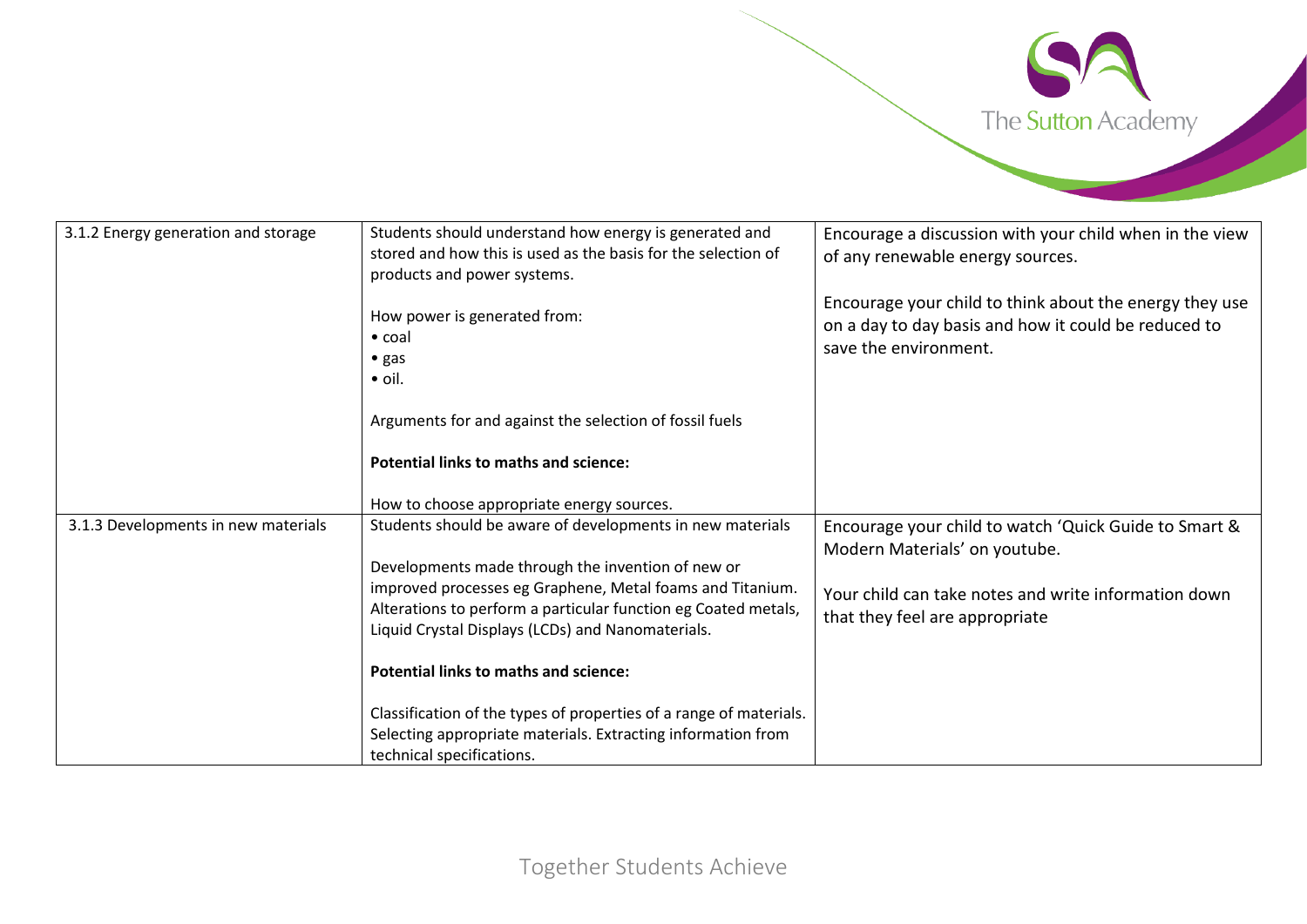

| 3.1.4 Systems approach to designing | Students should consider electronic systems including<br>programmable components to provide functionality to<br>products and processes, and enhance and customise their                                                                                                                                                                                                                         | Encourage your child to use key terms from the lesson<br>to discuss the different types of input, process and<br>outputs                                                                                                                    |
|-------------------------------------|-------------------------------------------------------------------------------------------------------------------------------------------------------------------------------------------------------------------------------------------------------------------------------------------------------------------------------------------------------------------------------------------------|---------------------------------------------------------------------------------------------------------------------------------------------------------------------------------------------------------------------------------------------|
|                                     | operation.<br>The use of light sensors, temperature sensors, pressure<br>sensors and switches. The use of programming<br>microcontrollers as counters, timers and for decision making,<br>to provide functionality to products and processes. The use of<br>buzzers, speakers and lamps, to provide functionality to<br>products and processes.<br><b>Potential links to maths and science:</b> | Eg:<br>Light switch $-$ input<br>Remote button - Input<br>$Light - Output$<br>Volume - Output                                                                                                                                               |
|                                     | Extracting information from technical specifications.<br>Component names, interaction and operation.                                                                                                                                                                                                                                                                                            |                                                                                                                                                                                                                                             |
| 3.1.5 Mechanical devices            | The functions of mechanical devices to produce linear, rotary,<br>reciprocating and oscillating movements.<br>Levers:<br>• first order<br>• second order<br>• third order.<br>Linkages:<br>• bell cranks<br>• push/pull.<br>Rotary systems:<br>• CAMs and followers<br>• simple gear trains<br>• pulleys and belts.                                                                             | Encourage your child to discuss the 4 types of motion<br>they have learnt in the lessons in everyday life. Look at<br>different products in the house and example which type<br>of motion it uses<br>Eg:<br>Washing machine - Rotary motion |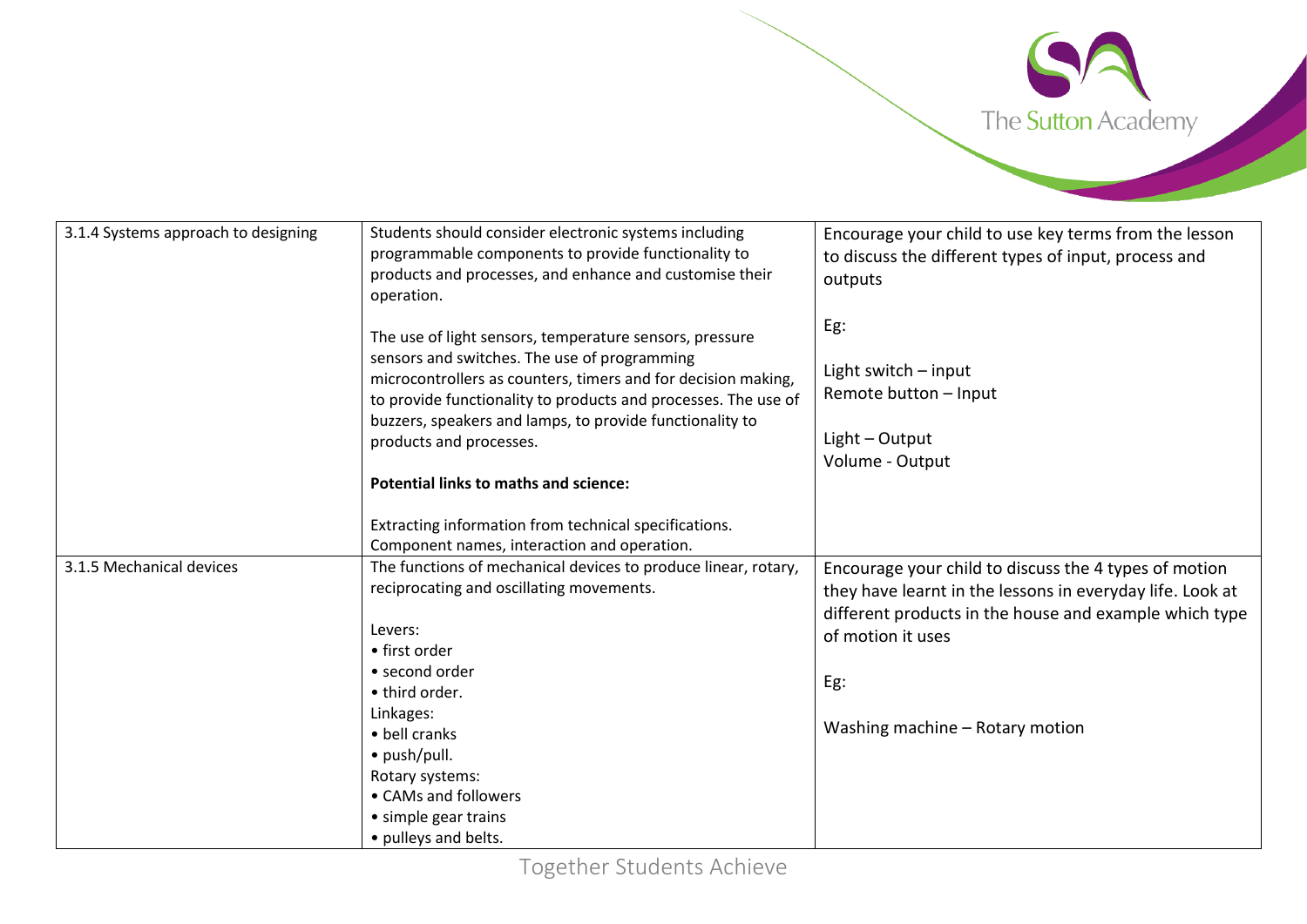

| 3.1.6 Materials and their working<br>properties | Students should know and understand the categorisation of<br>the types and properties of the following materials.<br>Materials taught:<br>Timber<br><b>Metals</b><br>Polymers<br>Paper and boards<br><b>Textiles</b><br>In relation to the main categories outlined above (not the<br>specific materials identified), students should know and<br>understand physical properties such as:<br>• absorbency (resistance to moisture)<br>· density<br>• fusibility<br>· electrical and thermal conductivity.<br>In relation to the main categories outlined above (not the<br>specific materials identified), students should know and<br>understand working properties such as:<br>• strength<br>• hardness<br>• toughness<br>• malleability<br>· ductility and elasticity. | Encourage the discussion regarding different types of<br>materials in products, why they are used and how the<br>properties benefit the purpose of the product.<br>Encourage the notification of different hardwoods and<br>softwoods you may see.<br>Encourage the different type of fabric used in the<br>clothes they own, are they natural or synthetic fibres<br>Encourage the use and application of the different<br>metals used in everyday house hold products. Are they<br>ferrous or non ferrous? |
|-------------------------------------------------|---------------------------------------------------------------------------------------------------------------------------------------------------------------------------------------------------------------------------------------------------------------------------------------------------------------------------------------------------------------------------------------------------------------------------------------------------------------------------------------------------------------------------------------------------------------------------------------------------------------------------------------------------------------------------------------------------------------------------------------------------------------------------|--------------------------------------------------------------------------------------------------------------------------------------------------------------------------------------------------------------------------------------------------------------------------------------------------------------------------------------------------------------------------------------------------------------------------------------------------------------------------------------------------------------|
| <b>Unit Title</b>                               | <b>Learning</b>                                                                                                                                                                                                                                                                                                                                                                                                                                                                                                                                                                                                                                                                                                                                                           | How can parents best support?                                                                                                                                                                                                                                                                                                                                                                                                                                                                                |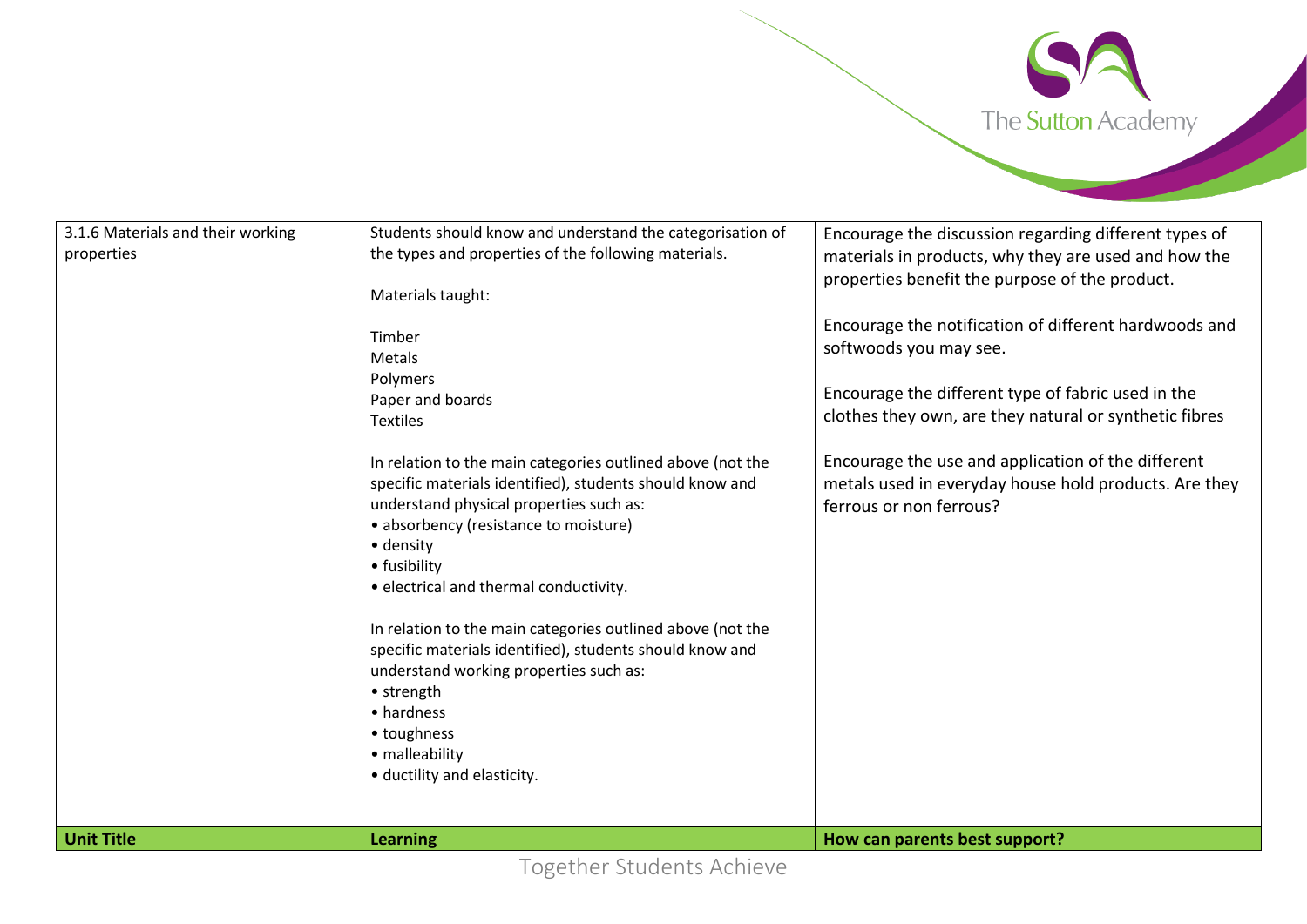

| 3.2 Specialist technical principles | In addition to the core technical principles, all students                                                                | Encourage your child to revise the topics throughout the |
|-------------------------------------|---------------------------------------------------------------------------------------------------------------------------|----------------------------------------------------------|
|                                     | should develop an in-depth knowledge and                                                                                  | core technical principles as each topic emerges.         |
|                                     | understanding of the following specialist technical                                                                       | Websites for revision can be:                            |
|                                     | principles:                                                                                                               |                                                          |
|                                     |                                                                                                                           | BBC bitesize - AQA exam board                            |
|                                     | • selection of materials or components                                                                                    | Technology student                                       |
|                                     | • forces and stresses                                                                                                     | GCSE Design and Technology app (available on Apple       |
|                                     | • ecological and social footprint                                                                                         | devices only)                                            |
|                                     | • sources and origins                                                                                                     |                                                          |
|                                     | • using and working with materials                                                                                        |                                                          |
|                                     | • stock forms, types and sizes                                                                                            |                                                          |
|                                     | • scales of production                                                                                                    |                                                          |
|                                     | • specialist techniques and processes                                                                                     |                                                          |
|                                     | • surface treatments and finishes.                                                                                        |                                                          |
| 3.2.1 Selection of materials or     | In relation to at least one material category or system,                                                                  | Encourage your child to consider the different types of  |
| components                          | students should be able to select materials and components                                                                | materials used in everyday products they see.            |
|                                     | considering the factors listed below.                                                                                     |                                                          |
|                                     |                                                                                                                           |                                                          |
|                                     | Functionality: application of use, ease of working. Aesthetics:                                                           |                                                          |
|                                     | surface finish, texture and colour. Environmental factors:                                                                |                                                          |
|                                     | recyclable or reused materials. Availability: ease of sourcing<br>and purchase. Cost: bulk buying. Social factors: social |                                                          |
|                                     | responsibility. Cultural factors: sensitive to cultural influences.                                                       |                                                          |
|                                     | Ethical factors: purchased from ethical sources such as FSC.                                                              |                                                          |
|                                     |                                                                                                                           |                                                          |
|                                     |                                                                                                                           |                                                          |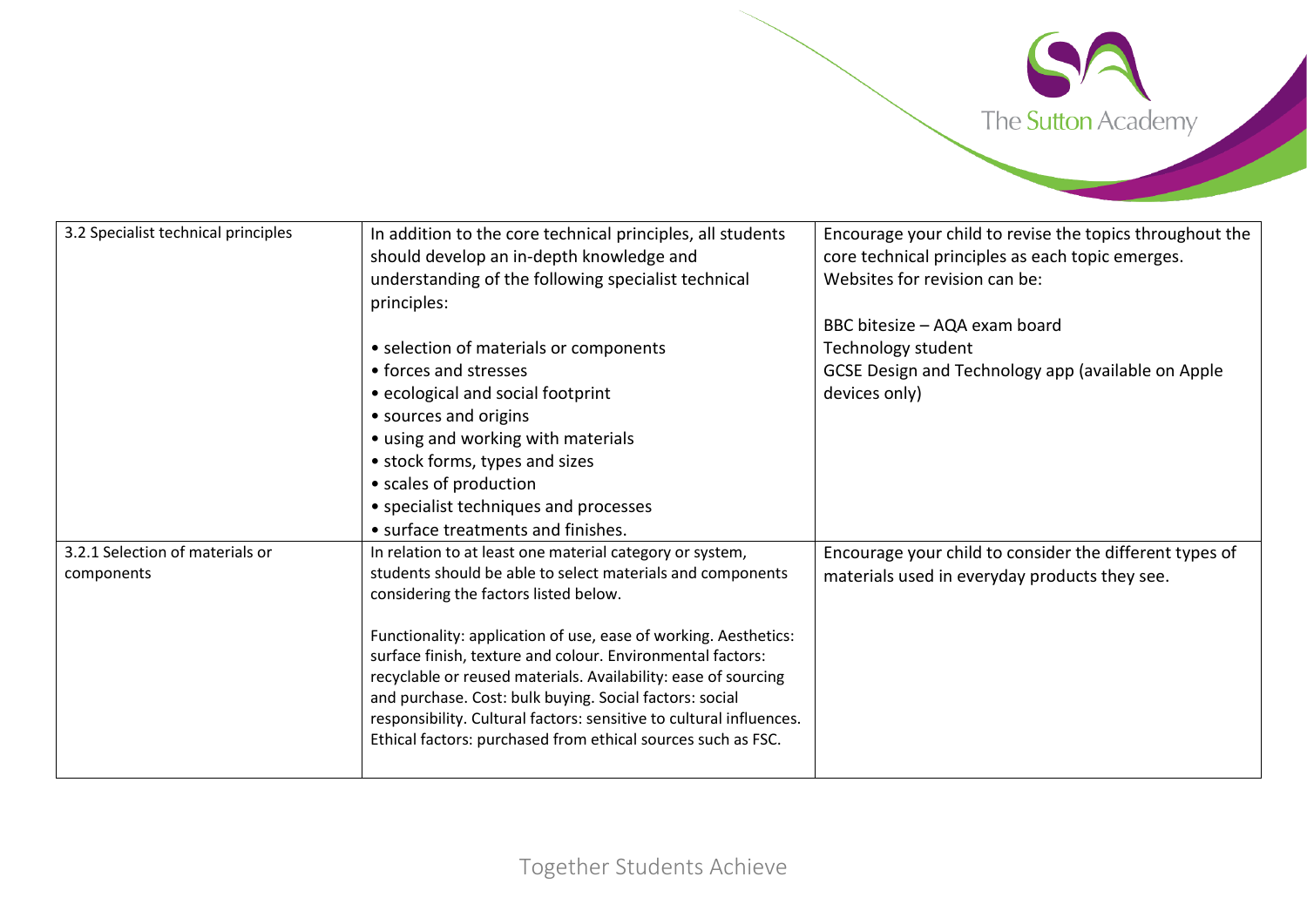

| 3.2.2 Forces and stresses             | In relation to at least one material category or system,<br>students should know and understand the impact of forces<br>and stresses and the way in which materials can be reinforced<br>and stiffened. | Encourage a discussion with your child regarding the<br>different types of forces and stresses and how they<br>impact everyday items they may use          |
|---------------------------------------|---------------------------------------------------------------------------------------------------------------------------------------------------------------------------------------------------------|------------------------------------------------------------------------------------------------------------------------------------------------------------|
|                                       | Tension, compression, bending, torsion and shear.                                                                                                                                                       | Encourage your child to use the key definitions for the<br>different types of forces                                                                       |
|                                       | <b>Potential links to maths and science:</b>                                                                                                                                                            |                                                                                                                                                            |
|                                       | Changing the magnitude and direction of forces.                                                                                                                                                         |                                                                                                                                                            |
| 3.2.3 Ecological and social footprint | In relation to at least one material category or system,<br>students should have a knowledge and understanding of the<br>ecological and social footprint left by designers.                             | Encourage your child to watch news bulletins and read<br>news articles either on the internet or within a<br>newspaper in regards to deforestation and any |
|                                       | Deforestation, mining, drilling and farming.<br>Mileage of product from raw material source,<br>manufacture, distribution, user location and final<br>disposal.                                         | environmental impacts.                                                                                                                                     |
|                                       | That carbon is produced during the manufacture of<br>products.                                                                                                                                          |                                                                                                                                                            |
|                                       | <b>Potential links to maths and science:</b>                                                                                                                                                            |                                                                                                                                                            |
|                                       | Selecting appropriate materials. Understanding of how to<br>choose appropriate energy sources.                                                                                                          |                                                                                                                                                            |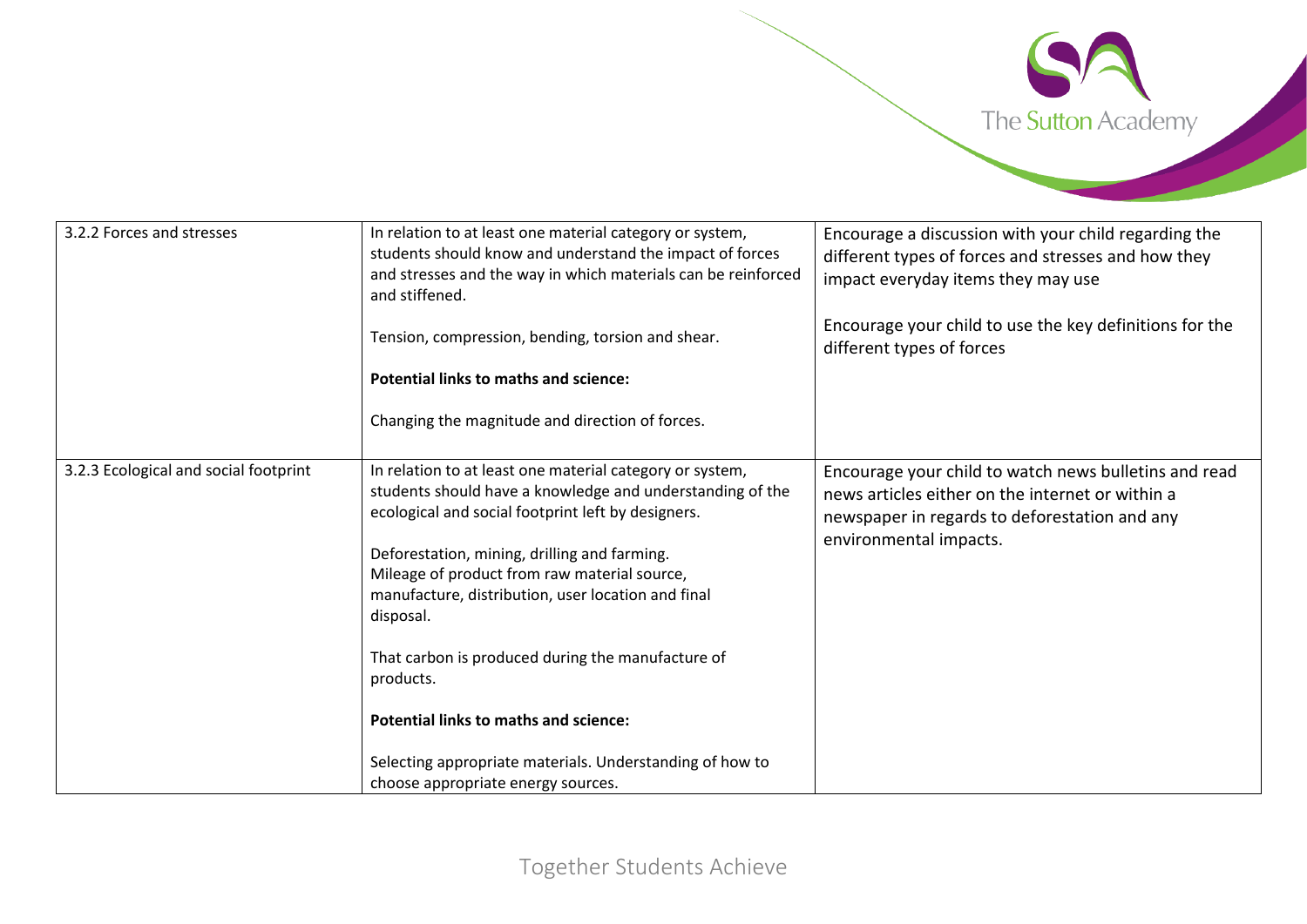

| 3.2.4 Sources and origins              | In relation to at least one material category, students should | Encourage your child to watch 'Logs to Lumber - An      |
|----------------------------------------|----------------------------------------------------------------|---------------------------------------------------------|
|                                        | know and understand the sources and origins of materials.      | aerial journey through the sawmill' on youtube and      |
|                                        |                                                                | make notes of the stages of the log to lumber.          |
|                                        | Primary sources of materials and the main processes involved   |                                                         |
|                                        | in converting into workable forms for at least one material    |                                                         |
|                                        | area.                                                          |                                                         |
|                                        |                                                                |                                                         |
|                                        | • Timber based materials (seasoning, conversion and creation   |                                                         |
|                                        | of manufactured timbers).                                      |                                                         |
|                                        |                                                                |                                                         |
|                                        | <b>Potential links to maths and science:</b>                   |                                                         |
|                                        |                                                                |                                                         |
|                                        | Life cycle assessment and recycling ie the basic principles in |                                                         |
|                                        | carrying out a life cycle assessment of a material.            |                                                         |
| 3.2.5 Using and working with materials | In relation to at least one material category or system,       |                                                         |
|                                        | students should know and understand in addition to material    | Encourage your child to discuss the tools and equipment |
|                                        |                                                                | they would use to make certain manufactured products    |
|                                        | properties, the factors listed below.                          | if they were to make them in the workshop.              |
|                                        |                                                                |                                                         |
|                                        | Students must know and understand how different properties     |                                                         |
|                                        | of materials and components are used in commercial             |                                                         |
|                                        | products, how properties influence use and how properties      |                                                         |
|                                        | affect performance.                                            |                                                         |
|                                        |                                                                |                                                         |
|                                        | Students must know and understand the physical and             |                                                         |
|                                        | mechanical properties relevant to commercial products in       |                                                         |
|                                        | their chosen area as follows.                                  |                                                         |
|                                        |                                                                |                                                         |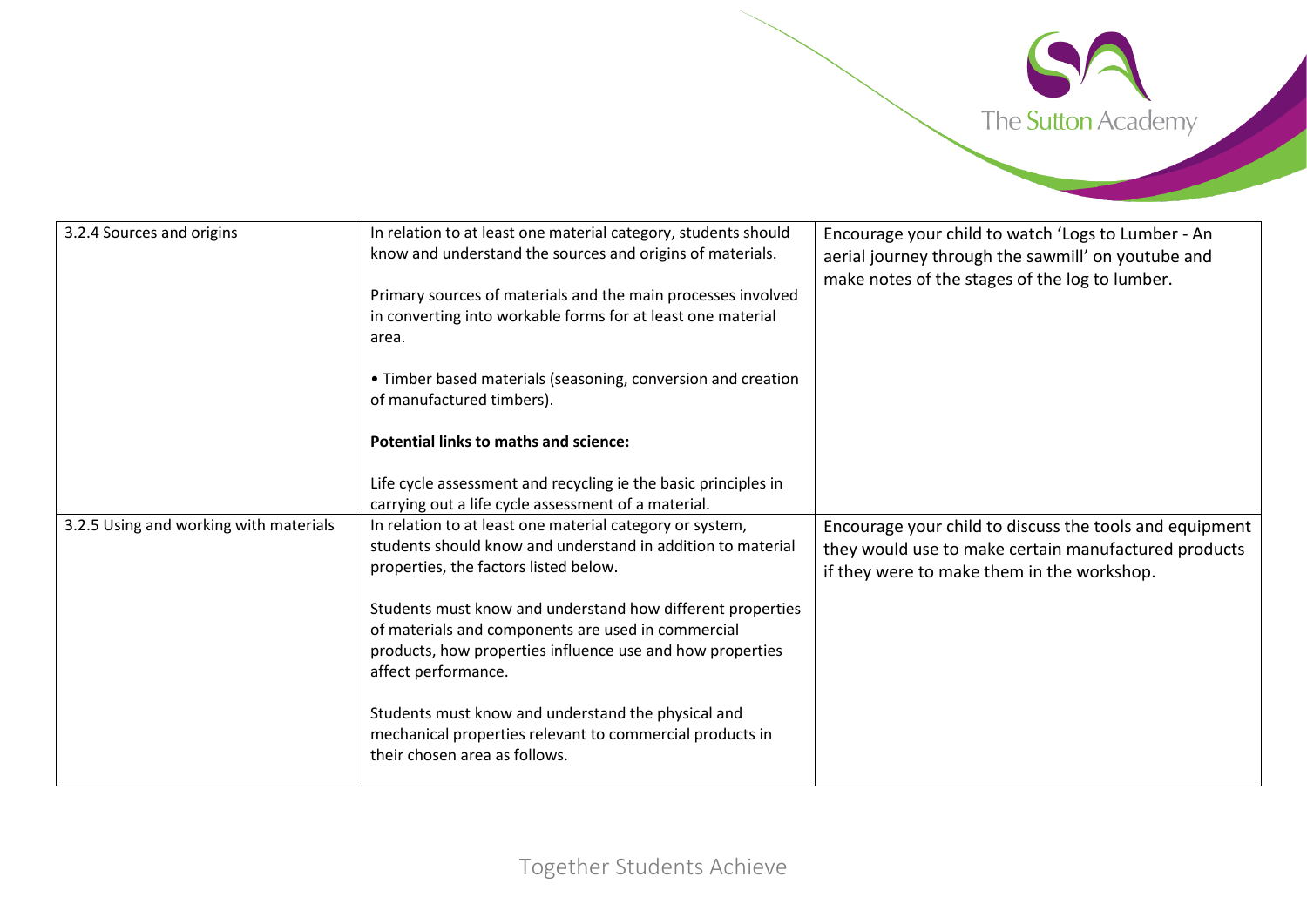

| 3.2.6 Stock forms, types and sizes | In relation to at least one material category or system,<br>students should know and understand the different stock<br>forms types and sizes in order to calculate and determine the<br>quantity of materials or components required.      | Encourage your child to think about different<br>components that may have been used on the everyday<br>products they see at home                                                                                |
|------------------------------------|--------------------------------------------------------------------------------------------------------------------------------------------------------------------------------------------------------------------------------------------|-----------------------------------------------------------------------------------------------------------------------------------------------------------------------------------------------------------------|
|                                    | Commercially available types and sizes of materials and<br>components.                                                                                                                                                                     | Encourage you child to visit timber yards to understand<br>the variety of different availabilities timber comes in                                                                                              |
|                                    | Timber based materials:<br>• planks, boards and standard moldings<br>• sold by length, width, thickness and diameter<br>• standard components eg woodscrews, hinges, KD fittings.                                                          |                                                                                                                                                                                                                 |
| 3.2.7 Scales of production         | In relation to at least one material category or system,<br>students should be able to select materials and components<br>considering scales of production and referencing the<br>processes listed in Specialist Techniques and processes. | Encourage your child to identity the type of scale of<br>production products have been made in. Your child can<br>identify the products and give information as to why<br>that particular method has been used. |
|                                    | How products are produced in different volumes. The reasons<br>why different manufacturing methods are used for different<br>production volumes:                                                                                           |                                                                                                                                                                                                                 |
|                                    | • prototype                                                                                                                                                                                                                                |                                                                                                                                                                                                                 |
|                                    | $\bullet$ batch                                                                                                                                                                                                                            |                                                                                                                                                                                                                 |
|                                    | $\bullet$ mass                                                                                                                                                                                                                             |                                                                                                                                                                                                                 |
|                                    | $\bullet$ continuous.                                                                                                                                                                                                                      |                                                                                                                                                                                                                 |